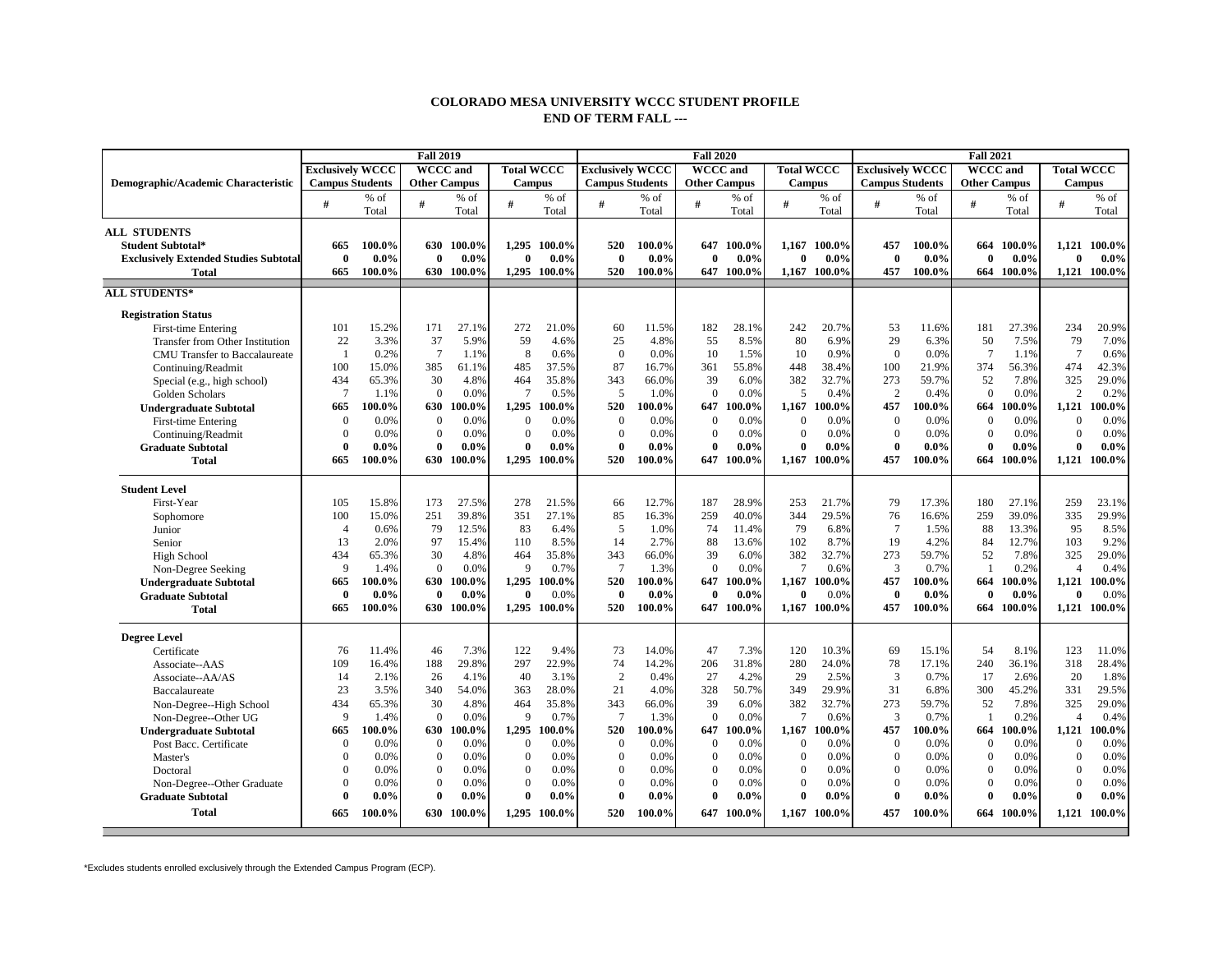## **COLORADO MESA UNIVERSITY WCCC STUDENT PROFILE END OF TERM FALL ---**

|                                     |                         |        |                     | <b>Fall 2020</b> |                   |        | <b>Fall 2021</b>        |        |                     |        |                   |        |                         |        |                     |        |                   |        |
|-------------------------------------|-------------------------|--------|---------------------|------------------|-------------------|--------|-------------------------|--------|---------------------|--------|-------------------|--------|-------------------------|--------|---------------------|--------|-------------------|--------|
|                                     | <b>Exclusively WCCC</b> |        | <b>WCCC</b> and     |                  | <b>Total WCCC</b> |        | <b>Exclusively WCCC</b> |        | <b>WCCC</b> and     |        | <b>Total WCCC</b> |        | <b>Exclusively WCCC</b> |        | <b>WCCC</b> and     |        | <b>Total WCCC</b> |        |
| Demographic/Academic Characteristic | <b>Campus Students</b>  |        | <b>Other Campus</b> |                  | <b>Campus</b>     |        | <b>Campus Students</b>  |        | <b>Other Campus</b> |        | <b>Campus</b>     |        | <b>Campus Students</b>  |        | <b>Other Campus</b> |        | <b>Campus</b>     |        |
|                                     | #                       | $%$ of | #                   | $%$ of           | #                 | $%$ of | #                       | $%$ of | #                   | $%$ of |                   | $%$ of | #                       | $%$ of | #                   | $%$ of | #                 | $%$ of |
|                                     |                         | Total  |                     | Total            |                   | Total  |                         | Total  |                     | Total  |                   | Total  |                         | Total  |                     | Total  |                   | Total  |
| <b>UNDERGRADUATE STUDENTS*</b>      |                         |        |                     |                  |                   |        |                         |        |                     |        |                   |        |                         |        |                     |        |                   |        |
| <b>Credit Hour Load</b>             |                         |        |                     |                  |                   |        |                         |        |                     |        |                   |        |                         |        |                     |        |                   |        |
| 6 or fewer hours                    | 281                     | 42.3%  | 18                  | 2.9%             | 299               | 23.1%  | 238                     | 45.8%  | 17                  | 2.6%   | 255               | 21.9%  | 67                      | 14.7%  | 17                  | 2.6%   | 84                | 7.5%   |
| $7 - 9$ hours                       | 211                     | 31.7%  | 48                  | 7.6%             | 259               | 20.0%  | 151                     | 29.0%  | 54                  | 8.3%   | 205               | 17.6%  | 268                     | 58.6%  | 35                  | 5.3%   | 303               | 27.0%  |
| 10 hours                            | $\overline{4}$          | 0.6%   | 12                  | 1.9%             | 16                | 1.2%   | 6                       | 1.2%   | 19                  | 2.9%   | 25                | 2.1%   | 5                       | 1.1%   | 22                  | 3.3%   | 27                | 2.4%   |
| 11 hours                            | 3                       | 0.5%   | 13                  | 2.1%             | 16                | 1.2%   | 3                       | 0.6%   | 9                   | 1.4%   | 12                | 1.0%   |                         | 1.5%   | 29                  | 4.4%   | 36                | 3.2%   |
| <b>Part-time Subtotal</b>           | 499                     | 75.0%  | 91                  | 14.4%            | 590               | 45.6%  | 398                     | 76.5%  | 99                  | 15.3%  | 497               | 42.6%  | 347                     | 75.9%  | 103                 | 15.5%  | 450               | 40.1%  |
| 12 hours                            | 38                      | 5.7%   | 88                  | 14.0%            | 126               | 9.7%   | 23                      | 4.4%   | 114                 | 17.6%  | 137               | 11.7%  | 18                      | 3.9%   | 114                 | 17.2%  | 132               | 11.8%  |
| 13 hours                            | 19                      | 2.9%   | 94                  | 14.9%            | 113               | 8.7%   | 13                      | 2.5%   | 88                  | 13.6%  | 101               | 8.7%   |                         | 1.5%   | 77                  | 11.6%  | 84                | 7.5%   |
| $14-16$ hours                       | 46                      | 6.9%   | 229                 | 36.3%            | 275               | 21.2%  | 40                      | 7.7%   | 235                 | 36.3%  | 275               | 23.6%  | 42                      | 9.2%   | 246                 | 37.0%  | 288               | 25.7%  |
| 17 or more hours                    | 63                      | 9.5%   | 128                 | 20.3%            | 191               | 14.7%  | 46                      | 8.8%   | 111                 | 17.2%  | 157               | 13.5%  | 43                      | 9.4%   | 124                 | 18.7%  | 167               | 14.9%  |
| <b>Full-time Subtotal</b>           | 166                     | 25.0%  | 539                 | 85.6%            | 705               | 54.4%  | 122                     | 23.5%  | 548                 | 84.7%  | 670               | 57.4%  | 110                     | 24.1%  | 561                 | 84.5%  | 671               | 59.9%  |
| <b>Total</b>                        | 665                     | 100.0% | 630                 | 100.0%           | 1.295             | 100.0% | 520                     | 100.0% | 647                 | 100.0% | 1.167             | 100.0% | 457                     | 100.0% | 664                 | 100.0% | 1.121             | 100.0% |
| Age                                 |                         |        |                     |                  |                   |        |                         |        |                     |        |                   |        |                         |        |                     |        |                   |        |
| 17 years or younger                 | 403                     | 60.6%  | 31                  | 4.9%             | 434               | 33.5%  | 320                     | 61.5%  | 33                  | 5.1%   | 353               | 30.2%  | 251                     | 54.9%  | 37                  | 5.6%   | 288               | 25.7%  |
| 18 - 21 years                       | 161                     | 24.2%  | 400                 | 63.5%            | 561               | 43.3%  | 108                     | 20.8%  | 407                 | 62.9%  | 515               | 44.1%  | 110                     | 24.1%  | 422                 | 63.6%  | 532               | 47.5%  |
| 22 - 24 years                       | 24                      | 3.6%   | 82                  | 13.0%            | 106               | 8.2%   | 29                      | 5.6%   | 88                  | 13.6%  | 117               | 10.0%  | 24                      | 5.3%   | 80                  | 12.0%  | 104               | 9.3%   |
| <b>Traditional Age Subtotal</b>     | 588                     | 88.4%  | 513                 | 81.4%            | 1.101             | 85.0%  | 457                     | 87.9%  | 528                 | 81.6%  | 985               | 84.4%  | 385                     | 84.2%  | 539                 | 81.2%  | 924               | 82.4%  |
| 25 - 34 years                       | 50                      | 7.5%   | 76                  | 12.1%            | 126               | 9.7%   | 44                      | 8.5%   | 67                  | 10.4%  | 111               | 9.5%   | 34                      | 7.4%   | 85                  | 12.8%  | 119               | 10.6%  |
| 35 - 44 years                       | 11                      | 1.7%   | 22                  | 3.5%             | 33                | 2.5%   | 10                      | 1.9%   | 38                  | 5.9%   | 48                | 4.1%   | 23                      | 5.0%   | 29                  | 4.4%   | 52                | 4.6%   |
| 45 - 54 years                       | $\overline{7}$          | 1.1%   | 14                  | 2.2%             | 21                | 1.6%   | $\overline{2}$          | 0.4%   | 12                  | 1.9%   | 14                | 1.2%   | 9                       | 2.0%   | 10                  | 1.5%   | 19                | 1.7%   |
| 55 years and older                  | $\overline{Q}$          | 1.4%   | 5                   | 0.8%             | 14                | 1.1%   | $\overline{7}$          | 1.3%   | $\overline{2}$      | 0.3%   | 9                 | 0.8%   | 6                       | 1.3%   |                     | 0.2%   | $\overline{7}$    | 0.6%   |
| <b>Non-traditional Age Subtotal</b> | 77                      | 11.6%  | 117                 | 18.6%            | 194               | 15.0%  | 63                      | 12.1%  | 119                 | 18.4%  | 182               | 15.6%  | 72                      | 15.8%  | 125                 | 18.8%  | 197               | 17.6%  |
| No data                             | $\Omega$                | 0.0%   | $\overline{0}$      | 0.0%             | $\Omega$          | 0.0%   | $\Omega$                | 0.0%   | $\Omega$            | 0.0%   | $\Omega$          | 0.0%   | $\Omega$                | 0.0%   | $\Omega$            | 0.0%   | $\Omega$          | 0.0%   |
| <b>Total</b>                        | 665                     | 100.0% | 630                 | 100.0%           | 1.295             | 100.0% | 520                     | 100.0% | 647                 | 100.0% | 1.167             | 100.0% | 457                     | 100.0% | 664                 | 100.0% | 1.121             | 100.0% |
| Gender                              |                         |        |                     |                  |                   |        |                         |        |                     |        |                   |        |                         |        |                     |        |                   |        |
| Male                                | 444                     | 66.8%  | 438                 | 69.5%            | 882               | 68.1%  | 320                     | 61.5%  | 447                 | 69.1%  | 767               | 65.7%  | 274                     | 60.0%  | 456                 | 68.7%  | 730               | 65.1%  |
| Female                              | 221                     | 33.2%  | 192                 | 30.5%            | 413               | 31.9%  | 200                     | 38.5%  | 200                 | 30.9%  | 400               | 34.3%  | 183                     | 40.0%  | 208                 | 31.3%  | 391               | 34.9%  |
| <b>Total</b>                        | 665                     | 100.0% | 630                 | 100.0%           | 1.295             | 100.0% | 520                     | 100.0% | 647                 | 100.0% | 1.167             | 100.0% | 457                     | 100.0% | 664                 | 100.0% | 1.121             | 100.0% |
|                                     |                         |        |                     |                  |                   |        |                         |        |                     |        |                   |        |                         |        |                     |        |                   |        |